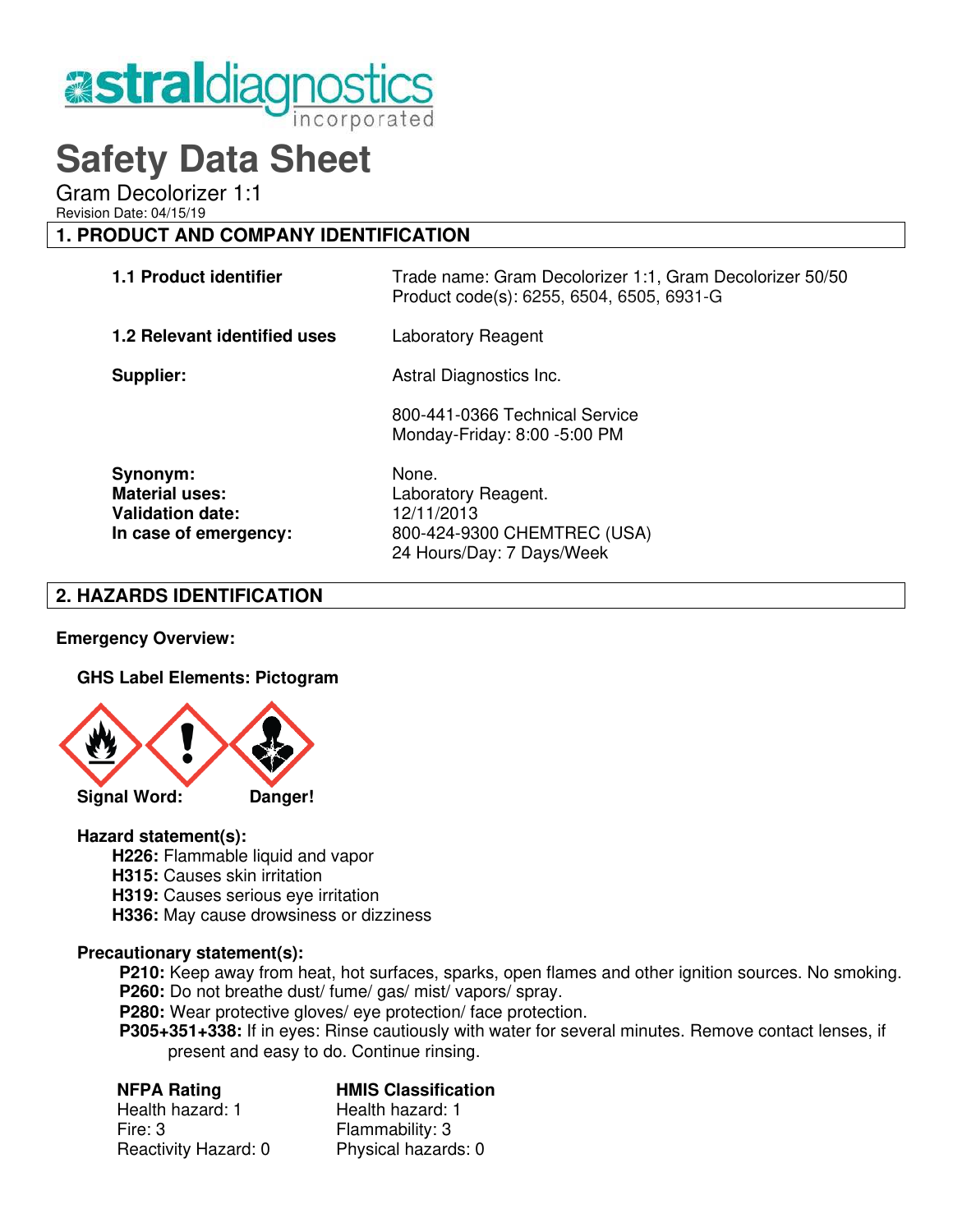**Potential Health Effects :** Inhalation - Causes respiratory tract irritation. Skin - Causes skin irritation. Eyes - Causes eye irritation. Ingestion – Potentially toxic if swallowed in large quantities.

# **3. COMPOSITION/INFORMATION ON INGREDIENTS**

| <b>Name</b> | <b>CAS number</b> | % by volume |
|-------------|-------------------|-------------|
| Ethanol     | 64-17-5           | <47.5       |
| Methanol    | 67-56-1           | 2.5         |
| Acetone     | $67-64-1$         | 50          |

# **4. FIRST AID MEASURES**

**First-aid measures general:** Never give anything by mouth to an unconscious person. If you feel unwell, seek medical advice (show the label where possible).

**First-aid measures after inhalation:** Remove victim to fresh air and keep at rest in a position comfortable for breathing. Immediately call a poison center or doctor/physician.

- **First-aid measures after skin contact:** Remove/Take off immediately all contaminated clothing. Rinse skin with water/shower. Immediately call a poison center or doctor/physician.
- **First-aid measures after eye contact:** Rinse cautiously with water for several minutes. Remove contact lenses, if present and easy to do. Continue rinsing. Immediately call a poison center or doctor/physician.
- **First-aid measures after ingestion:** Rinse mouth. Do NOT induce vomiting. Immediately call a poison center or doctor/physician.

# **5. FIREFIGHTING MEASURES**

#### **5.1 Extinguishing Media**

#### **Suitable extinguishing media**

Use water spray, alcohol-resistant foam, dry chemical or carbon dioxide.

- **5.2 Special hazards arising from the substances or mixture**
	- No data available

# **5.3 Advice for firefighters**

Wear self-contained breathing apparatus for firefighting if necessary.

#### **5.4 Further information**

Use water spray to cool unopened containers.

# **6. ACCIDENTAL RELEASE MEASURES**

# **6.1. Personal precautions, protective equipment and emergency procedures**

#### **6.1.1. For non-emergency personnel**

 Protective equipment: Gloves. Safety glasses. Combined gas/dust mask with filter type B/P3. Emergency procedures: Evacuate unnecessary personnel.

#### **6.1.2. For emergency responders**

Protective equipment: Equip cleanup crew with proper protection. Emergency procedures: Ventilate area.

#### **6.2. Environmental precautions**

Prevent entry to sewers and public waters. Notify authorities if liquid enters sewers or public waters. Avoid release to the environment.

# **6.3. Methods and material for containment and cleaning up**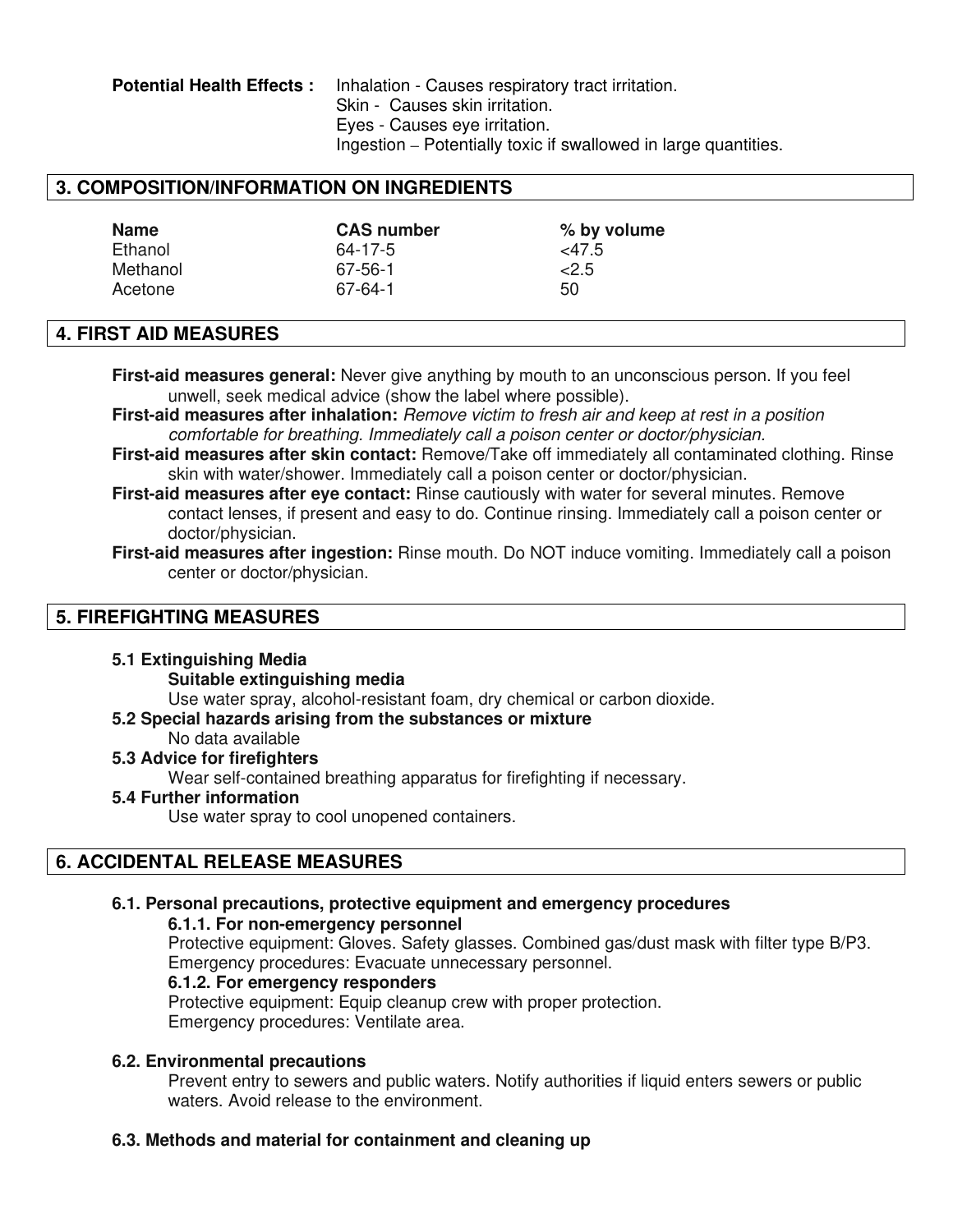Methods for cleaning up: Soak up spills with inert solids, such as clay or diatomaceous earth as soon as possible. Collect spillage. Store away from other materials.

### **6.4. Reference to other sections**

See Heading 8. Exposure controls and personal protection

#### **7. HANDLING AND STORAGE**

#### **7.1. Precautions for safe handling**

**Precautions for safe handling:** Wash hands and other exposed areas with mild soap and water before eating, drinking or smoking and when leaving work. Provide good ventilation in process area to prevent formation of vapor. Do not breathe mist, vapors, spray. Obtain special instructions before use. Use personal protective equipment as required. Do not handle until all safety precautions have been read and understood.

**Hygiene measures:** Wash exposed skin thoroughly after handling. Wash contaminated clothing before reuse.

#### **7.2. Conditions for safe storage, including any incompatibilities**

 **Technical measures:** Comply with applicable regulations.

**Storage conditions:** Keep container closed when not in use. Protect from sunlight. Store in a well-ventilated place.

 **Incompatible products:** Strong oxidizers. Strong reducing agents. Strong bases.  **Incompatible materials:** Sources of ignition. Direct sunlight

# **8. EXPOSURE CONTROLS/PERSONAL PROTECTION**

| <b>Component</b> | <b>Source</b> | <b>Type</b>      | <b>Value</b>      | <b>Note</b> |
|------------------|---------------|------------------|-------------------|-------------|
| <b>Ethanol</b>   | <b>ACGIH</b>  | <b>STEL</b>      | 1000 ppm 15 min   |             |
|                  | <b>OSHA</b>   | PEL (TWA)        | 1900 mg/m3 8Hr    |             |
|                  | <b>OSHA</b>   | PEL (TWA)        | 1000 ppm 15 min   |             |
|                  | <b>NIOSH</b>  | <b>REL (TWA)</b> | 1900 mg/m3 10 Hr  |             |
|                  | <b>NIOSH</b>  | <b>REL (TWA)</b> | 1000 ppm 15 min   |             |
|                  | <b>OSHA</b>   | PEL (TWA)        | 1900 mg/m3 10 Hr  |             |
|                  | <b>OSHA</b>   | PEL (TWA)        | 1000 ppm 8 Hr     |             |
| <b>Acetone</b>   | <b>ACGIH</b>  | <b>TVL</b>       | 1782 mg/m3 15 min |             |
|                  |               | (STEL)           |                   |             |
|                  | <b>ACGIH</b>  | <b>TVL</b>       | 750 ppm 15 min    |             |
|                  |               | (STEL)           |                   |             |
|                  | <b>ACGIH</b>  | TVL (TWA)        | 1188 mg/m3 8 Hr   |             |
|                  | ACGI/h        | TVL (TWA)        | 500 ppm 8 Hr      |             |
|                  | <b>OSHA</b>   | PEL (TWA)        | 1800 mg/m3 8 Hr   |             |
|                  | <b>OSHA</b>   | PEL (TWA)        | 750 ppm 8 Hr      |             |
|                  | <b>OSHA</b>   | <b>PEL</b>       | 2400 mg/m3 15 min |             |
|                  |               | (STEL)           |                   |             |
|                  | <b>OSHA</b>   | <b>PEL</b>       | 1000 ppm 15 min   |             |
|                  |               | (STEL)           |                   |             |
|                  | <b>NIOSH</b>  | REL (TWA)        | 250 ppm 10 Hr     |             |
|                  | <b>NIOSH</b>  | REL (TWA)        | 590 mg/m3 10 Hr   |             |

**Personal protective equipment:** Safety glasses. Gloves. Protective clothing. High gas/vapor concentration: gas mask with filter type B.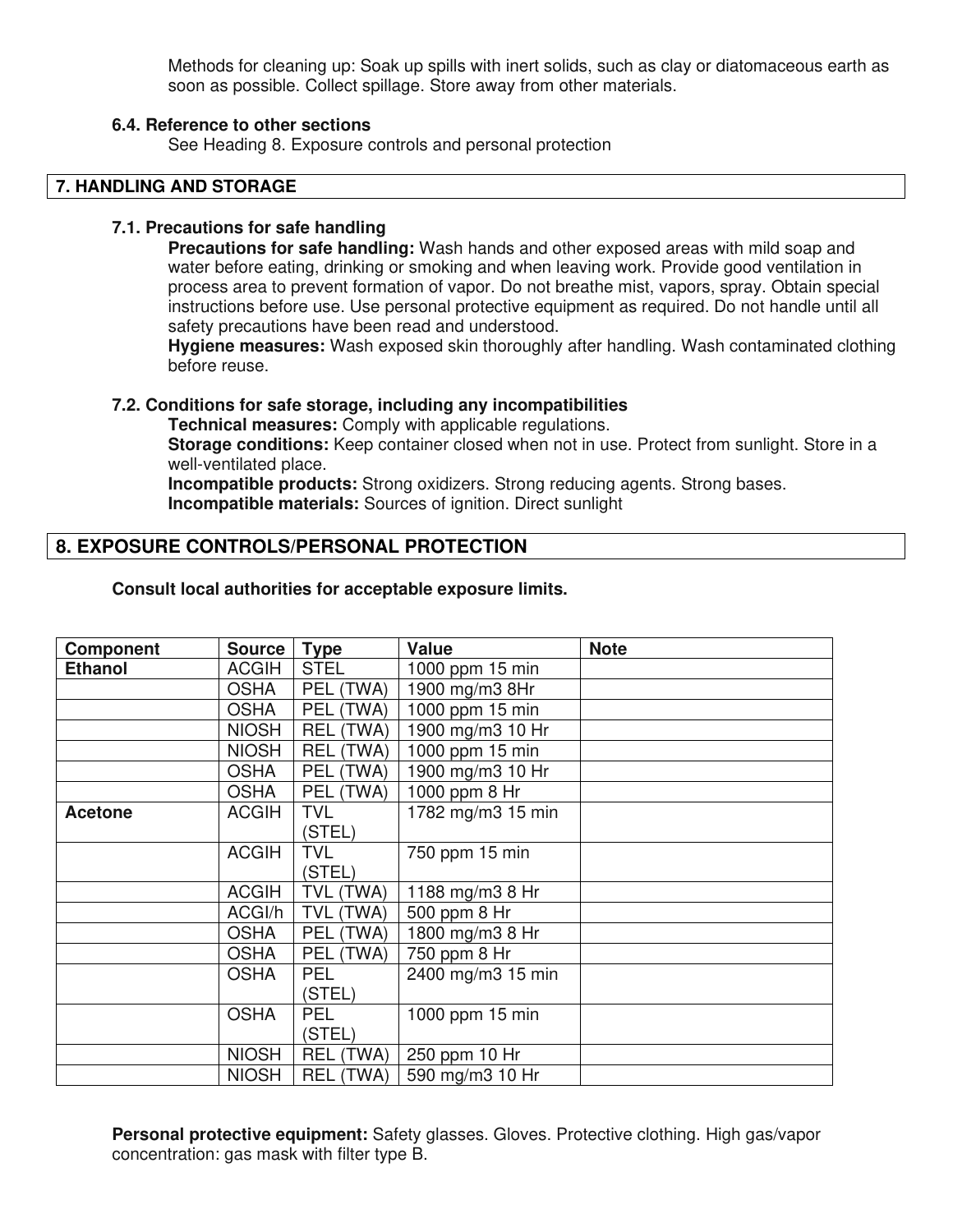**Hand protection:** Wear protective gloves. **Eye protection:** Chemical goggles or face shield. **Skin and body protection:** Wear suitable protective clothing. **Respiratory protection:** Wear appropriate mask. Gas mask with filter type B. **Other information:** Do not eat, drink or smoke during use.

# **9. PHYSICAL AND CHEMICAL PROPERTIES**

**Physical state:** Liquid. **Color:** Clear<br> **Flash Point:** Closed cup: 11.667°C (53°F) **Odor:** Characteristic **Flash Point:** Closed cup: 11.667°C (53°F) **pH:** NA **Boiling/condensation point:** NA **Melting/freezing point:** NA **Relative density:** NA **Vapor pressure:** NA **Vapor density:** NA **Odor threshold: NA <b>Evaporation rate: NA** 

**VOC:** 70% **Solubility:** Soluble in the following materials: water

# **10. STABILITY AND REACTIVITY**

**10.1. Reactivity**

| No further relevant information available  |
|--------------------------------------------|
| 10.2. Chemical stability                   |
| Hygroscopic                                |
| 10.3. Possibility of hazardous reactions   |
| Vapors may form explosive mixture with air |
| 10.4. Conditions to avoid                  |
| Heat, flames and sparks                    |
| 10.5. Incompatible materials               |
| Strong oxidizers.                          |
| 10.6. Hazardous decomposition products     |
| Carbon monoxide. Carbon dioxide.           |
|                                            |

# **11. TOXICOLOGICAL INFORMATION**

| Water (7732-18-5)<br>LD50 oral rat<br>ATE US (oral)                                                                   | $\geq 90000$ mg/kg<br>90000.000 mg/kg body weight                          |
|-----------------------------------------------------------------------------------------------------------------------|----------------------------------------------------------------------------|
| <b>Ethanol (64-17-5)</b><br><b>LD50 Oral rat</b><br>LD50 dermal rabbit<br><b>LC50</b> inhalation rat<br>ATE US (oral) | 10740 mg/kg<br>>16000 mg/kg<br>117-125 mg/l air<br>10740 mg/kg body weight |
| Methanol<br>LD50 oral rat<br>LC50 inhalation rat (mg/l)<br>LC50 inhalation rat (mg/l)<br><b>LD50 Dermal rabbit</b>    | 1187-2769 mg/kg<br>128.2 mg/l (4hr)<br>87.6 mg/l (6hr)<br>17100 mg/kg      |
| Acetone (67-64-1)<br>LD50 oral rat<br>LD50 dermal rabbit<br><b>LC50 inhalation rat</b>                                | 5800 mg/kg<br>20000 mg/kg<br>71 mg/l/4h, 30000 ppm/4h                      |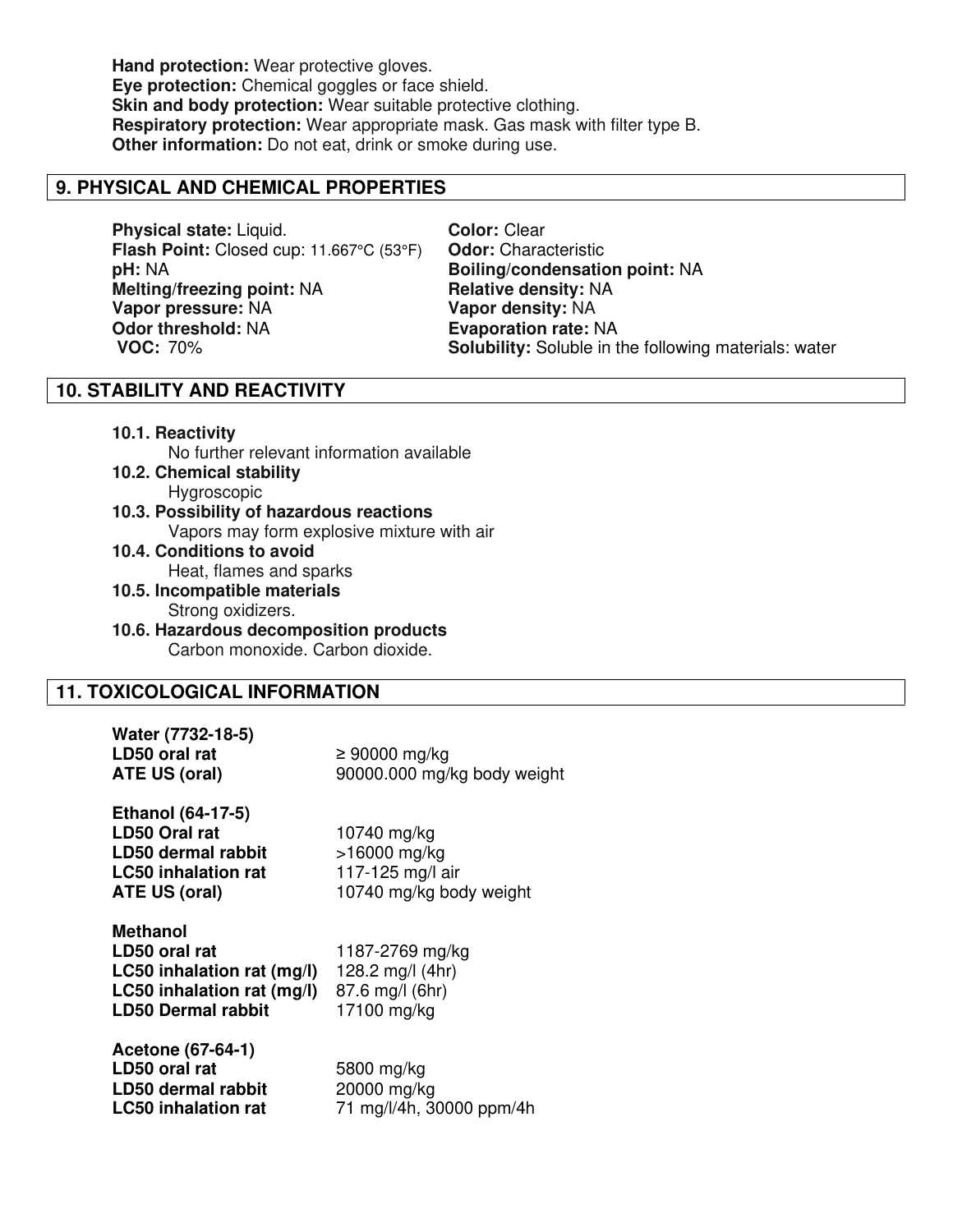# **12. ECOLOGICAL INFORMATION**

# **Toxicity:**

| Ethanol   |            |
|-----------|------------|
| LC50 fish | 14200 mg/l |

| Methanol       |            |
|----------------|------------|
| LC50 fish 1    | 15400 mg/l |
| EC50 Daphnia 1 | 18260 mg/l |
| ErC50 algae    | 22000 mg/l |

Acetone

LC50 fish 2 5540 mg/l EC50 daphnia 2 12600 mg/l

### **Persistence and degradability:**

Ethanol BOD 0.8-0.967 gO2/g COD 1.7 gO2/g ThOD  $2.1$  g) $2/g$ 

Methanol BOD 0.6-1.12 gO2/g COD 1.42 gO2/g ThOd 1.5 gO2/g

### **Bioaccumulative potential:**

Ethanol BCF fish 1 1<br>Log Pow -0.31 Log Pow

Methanol BCF fish 1 1-4.5 Log Pow -0.77

# **Mobility in soil:**

Ethanol Surface tension 0.022 N/m

| Methanol        |                |
|-----------------|----------------|
| Surface tension | $0.023$ N/m    |
| Log Koc         | $-0.89 - 0.21$ |

| <b>PBT and vPvB assessment:</b> | no data |
|---------------------------------|---------|
| Other adverse effects:          | no data |

# **13. DISPOSAL CONSIDERATIONS**

The information presented only applies to the material as supplied. The identification based on characteristic(s) or listing may not apply if the material has been used or otherwise contaminated. It is the responsibility of the waste generator to determine the toxicity and physical properties of the material generated to determine the proper waste identification and disposal methods in compliance with applicable regulations. Disposal should be in accordance with applicable regional, national and local laws and regulations.

available available